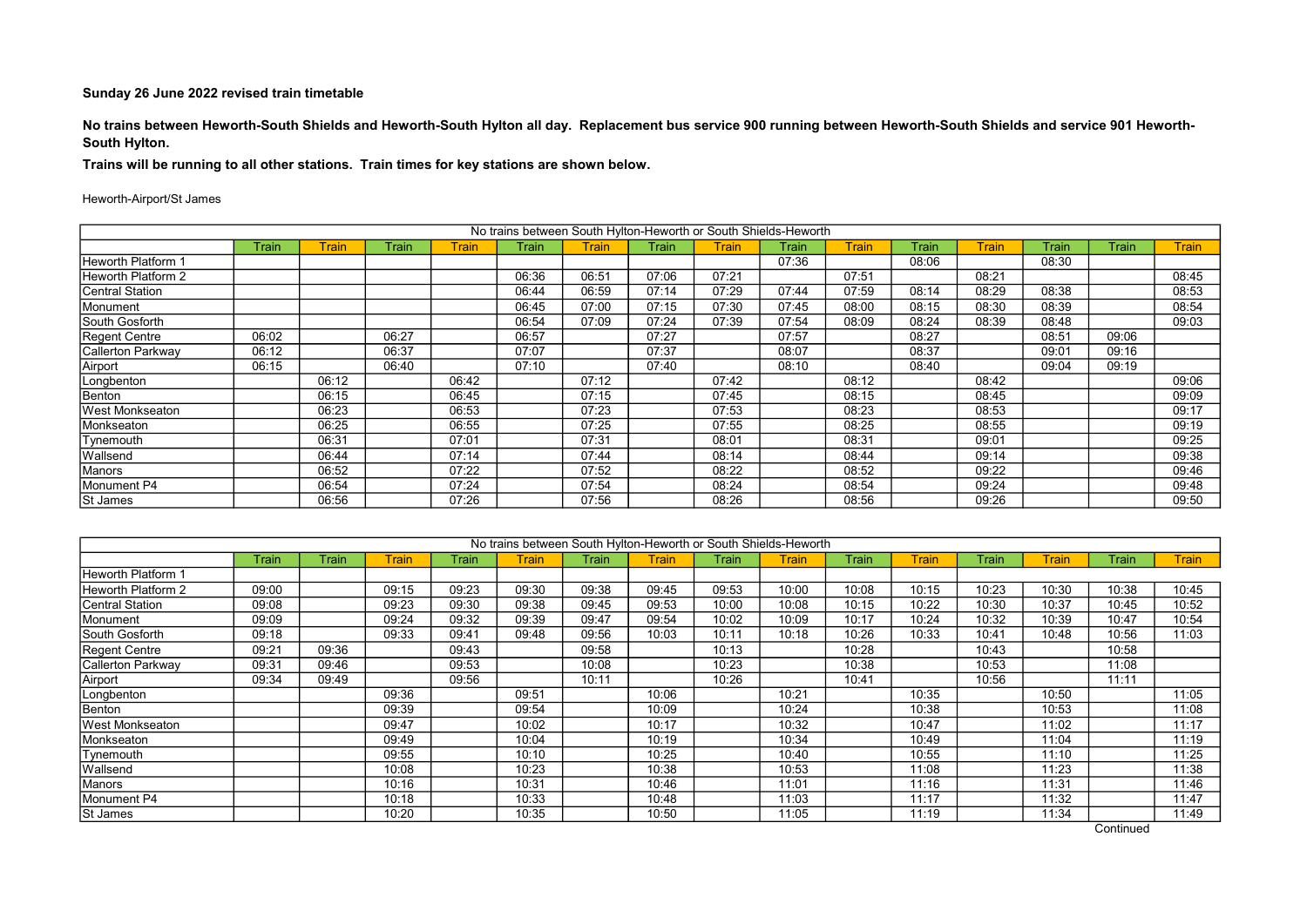No trains between Heworth-South Shields and Heworth-South Hylton all day. Replacement bus service 900 running between Heworth-South Shields and service 901 Heworth-South Hylton.

|                        | No trains between South Hylton-Heworth or South Shields-Heworth |              |              |       |       |              |       |       |       |              |       |              |       |              |       |
|------------------------|-----------------------------------------------------------------|--------------|--------------|-------|-------|--------------|-------|-------|-------|--------------|-------|--------------|-------|--------------|-------|
|                        | Train                                                           | <b>Train</b> | <b>Train</b> | Train | Train | <b>Train</b> | Train | Train | Train | <b>Train</b> | Train | <b>Train</b> | Train | <b>Train</b> | Train |
| Heworth Platform 1     |                                                                 |              |              |       |       |              |       |       |       |              |       |              |       |              |       |
| Heworth Platform 2     | 10:53                                                           | 11:00        | 11:08        | 11:15 | 11:23 | 11:30        | 11:38 | 11:45 | 11:53 | 12:00        | 12:08 | 12:15        | 12:23 | 12:30        | 12:38 |
| <b>Central Station</b> | 11:00                                                           | 11:07        | 11:15        | 11:22 | 11:30 | 11:37        | 11:45 | 11:52 | 12:00 | 12:07        | 12:15 | 12:22        | 12:30 | 12:37        | 12:45 |
| Monument               | 11:02                                                           | 11:09        | 11:17        | 11:24 | 11:32 | 11:39        | 11:47 | 11:54 | 12:02 | 12:09        | 12:17 | 12:24        | 12:32 | 12:39        | 12:47 |
| South Gosforth         | 11:11                                                           | 11:18        | 11:26        | 11:33 | 11:41 | 11:48        | 11:56 | 12:03 | 12:11 | 12:18        | 12:26 | 12:33        | 12:41 | 12:48        | 12:56 |
| Regent Centre          | 11:13                                                           |              | 11:28        |       | 11:43 |              | 11:58 |       | 12:13 |              | 12:28 |              | 12:43 |              | 12:58 |
| Callerton Parkway      | 11:23                                                           |              | 11:38        |       | 11:53 |              | 12:08 |       | 12:23 |              | 12:38 |              | 12:53 |              | 13:08 |
| Airport                | 11:26                                                           |              | 11:41        |       | 11:56 |              | 12:11 |       | 12:26 |              | 12:41 |              | 12:56 |              | 13:11 |
| Longbenton             |                                                                 | 11:20        |              | 11:35 |       | 11:50        |       | 12:05 |       | 12:20        |       | 12:35        |       | 12:50        |       |
| Benton                 |                                                                 | 11:23        |              | 11:38 |       | 11:53        |       | 12:08 |       | 12:23        |       | 12:38        |       | 12:53        |       |
| West Monkseaton        |                                                                 | 11:32        |              | 11:47 |       | 12:02        |       | 12:17 |       | 12:32        |       | 12:47        |       | 13:02        |       |
| Monkseaton             |                                                                 | 11:34        |              | 11:49 |       | 12:04        |       | 12:19 |       | 12:34        |       | 12:49        |       | 13:04        |       |
| Tynemouth              |                                                                 | 11:40        |              | 11:55 |       | 12:10        |       | 12:25 |       | 12:40        |       | 12:55        |       | 13:10        |       |
| <b>Wallsend</b>        |                                                                 | 11:53        |              | 12:08 |       | 12:23        |       | 12:38 |       | 12:53        |       | 13:08        |       | 13:23        |       |
| Manors                 |                                                                 | 12:01        |              | 12:16 |       | 12:31        |       | 12:46 |       | 13:01        |       | 13:16        |       | 13:31        |       |
| Monument P4            |                                                                 | 12:02        |              | 12:17 |       | 12:32        |       | 12:47 |       | 13:02        |       | 13:17        |       | 13:32        |       |
| St James               |                                                                 | 12:04        |              | 12:19 |       | 12:34        |       | 12:49 |       | 13:04        |       | 13:19        |       | 13:34        |       |

|                    | No trains between South Hylton-Heworth or South Shields-Heworth |       |              |       |              |       |              |       |       |       |              |       |              |       |              |
|--------------------|-----------------------------------------------------------------|-------|--------------|-------|--------------|-------|--------------|-------|-------|-------|--------------|-------|--------------|-------|--------------|
|                    | <b>Train</b>                                                    | Train | <b>Train</b> | Train | <b>Train</b> | Train | <b>Train</b> | Train | Train | Train | <b>Train</b> | Train | <b>Train</b> | Train | <b>Train</b> |
| Heworth platform 1 |                                                                 |       |              |       |              |       |              |       |       |       |              |       |              |       |              |
| Heworth Platform 2 | 12:45                                                           | 12:53 | 13:00        | 13:08 | 13:15        | 13:23 | 13:30        | 13:38 | 13:45 | 13:53 | 14:00        | 14:08 | 14:15        | 14:23 | 14:30        |
| Central Station    | 12:52                                                           | 13:00 | 13:07        | 13:15 | 13:22        | 13:30 | 13:37        | 13:45 | 13:52 | 14:00 | 14:07        | 14:15 | 14:22        | 14:30 | 14:37        |
| Monument           | 12:54                                                           | 13:02 | 13:09        | 13:17 | 13:24        | 13:32 | 13:39        | 13:47 | 13:54 | 14:02 | 14:09        | 14:17 | 14:24        | 14:32 | 14:39        |
| South Gosforth     | 13:03                                                           | 13:11 | 13:18        | 13:26 | 13:33        | 13:41 | 13:48        | 13:56 | 14:03 | 14:11 | 14:18        | 14:26 | 14:33        | 14:41 | 14:48        |
| Regent Centre      |                                                                 | 13:13 |              | 13:28 |              | 13:43 |              | 13:58 |       | 14:13 |              | 14:28 |              | 14:43 |              |
| Callerton Parkway  |                                                                 | 13:23 |              | 13:38 |              | 13:53 |              | 14:08 |       | 14:23 |              | 14:38 |              | 14:53 |              |
| Airport            |                                                                 | 13:26 |              | 13:41 |              | 13:56 |              | 14:11 |       | 14:26 |              | 14:41 |              | 14:56 |              |
| Longbenton         | 13:05                                                           |       | 13:20        |       | 13:35        |       | 13:50        |       | 14:05 |       | 14:20        |       | 14:35        |       | 14:50        |
| Benton             | 13:08                                                           |       | 13:23        |       | 13:38        |       | 13:53        |       | 14:08 |       | 14:23        |       | 14:38        |       | 14:53        |
| West Monkseaton    | 13:17                                                           |       | 13:32        |       | 13:47        |       | 14:02        |       | 14:17 |       | 14:32        |       | 14:47        |       | 15:02        |
| Monkseaton         | 13:19                                                           |       | 13:34        |       | 13:49        |       | 14:04        |       | 14:19 |       | 14:34        |       | 14:49        |       | 15:04        |
| Tynemouth          | 13:25                                                           |       | 13:40        |       | 13:55        |       | 14:10        |       | 14:25 |       | 14:40        |       | 14:55        |       | 15:10        |
| Wallsend           | 13:38                                                           |       | 13:53        |       | 14:08        |       | 14:23        |       | 14:38 |       | 14:53        |       | 15:08        |       | 15:23        |
| Manors             | 13:46                                                           |       | 14:01        |       | 14:16        |       | 14:31        |       | 14:46 |       | 15:01        |       | 15:16        |       | 15:31        |
| Monument P4        | 13:47                                                           |       | 14:02        |       | 14:17        |       | 14:32        |       | 14:47 |       | 15:02        |       | 15:17        |       | 15:32        |
| <b>St James</b>    | 13:49                                                           |       | 14:04        |       | 14:19        |       | 14:34        |       | 14:49 |       | 15:04        |       | 15:19        |       | 15:34        |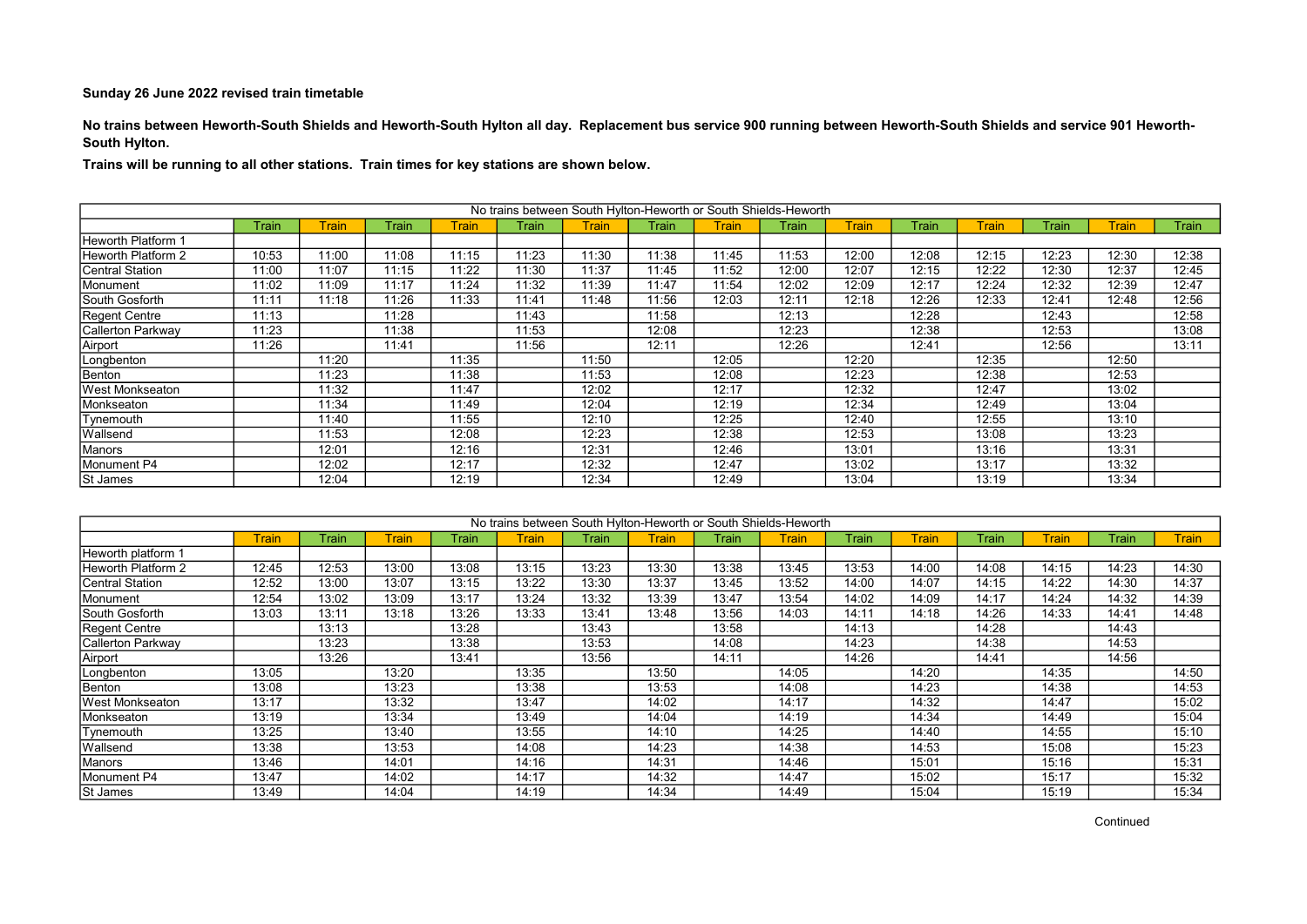No trains between Heworth-South Shields and Heworth-South Hylton all day. Replacement bus service 900 running between Heworth-South Shields and service 901 Heworth-South Hylton.

|                    | No trains between South Hylton-Heworth or South Shields-Heworth |              |       |              |       |              |              |       |       |              |       |              |       |              |              |
|--------------------|-----------------------------------------------------------------|--------------|-------|--------------|-------|--------------|--------------|-------|-------|--------------|-------|--------------|-------|--------------|--------------|
|                    | Train                                                           | <b>Train</b> | Train | <b>Train</b> | Train | <b>Train</b> | <b>Train</b> | Train | Train | <b>Train</b> | Train | <b>Train</b> | Train | <b>Train</b> | <b>Train</b> |
| Heworth Platform 1 |                                                                 |              |       |              |       |              |              |       |       |              |       |              |       |              |              |
| Heworth Platform 2 | 14:38                                                           | 14:45        | 14:53 | 15:00        | 15:08 | 15:15        | 15:23        | 15:30 | 15:38 | 15:45        | 15:53 | 16:00        | 16:08 | 16:15        | 16:23        |
| Central Station    | 14:45                                                           | 14:52        | 15:00 | 15:07        | 15:15 | 15:22        | 15:30        | 15:37 | 15:45 | 15:52        | 16:00 | 16:07        | 16:15 | 16:22        | 16:30        |
| Monument           | 14:47                                                           | 14:54        | 15:02 | 15:09        | 15:17 | 15:24        | 15:32        | 15:39 | 15:47 | 15:54        | 16:02 | 16:09        | 16:17 | 16:24        | 16:32        |
| South Gosforth     | 14:56                                                           | 15:03        | 15:11 | 15:18        | 15:26 | 15:33        | 15:41        | 15:48 | 15:56 | 16:03        | 16:11 | 16:18        | 16:26 | 16:33        | 16:41        |
| Regent Centre      | 14:58                                                           |              | 15:13 |              | 15:28 |              | 15:43        |       | 15:58 |              | 16:13 |              | 16:28 |              | 16:43        |
| Callerton Parkway  | 15:08                                                           |              | 15:23 |              | 15:38 |              | 15:53        |       | 16:08 |              | 16:23 |              | 16:38 |              | 16:53        |
| Airport            | 15:11                                                           |              | 15:26 |              | 15:41 |              | 15:56        |       | 16:11 |              | 16:26 |              | 16:41 |              | 16:56        |
| Longbenton         |                                                                 | 15:05        |       | 15:20        |       | 15:35        |              | 15:50 |       | 16:05        |       | 16:20        |       | 16:35        |              |
| Benton             |                                                                 | 15:08        |       | 15:23        |       | 15:38        |              | 15:53 |       | 16:08        |       | 16:23        |       | 16:38        |              |
| West Monkseaton    |                                                                 | 15:17        |       | 15:32        |       | 15:47        |              | 16:02 |       | 16:17        |       | 16:32        |       | 16:47        |              |
| Monkseaton         |                                                                 | 15:19        |       | 15:34        |       | 15:49        |              | 16:04 |       | 16:19        |       | 16:34        |       | 16:49        |              |
| Tynemouth          |                                                                 | 15:25        |       | 15:40        |       | 15:55        |              | 16:10 |       | 16:25        |       | 16:40        |       | 16:55        |              |
| Wallsend           |                                                                 | 15:38        |       | 15:53        |       | 16:08        |              | 16:23 |       | 16:38        |       | 16:53        |       | 17:08        |              |
| Manors             |                                                                 | 15:46        |       | 16:01        |       | 16:16        |              | 16:31 |       | 16:46        |       | 17:01        |       | 17:16        |              |
| Monument P4        |                                                                 | 15:47        |       | 16:02        |       | 16:17        |              | 16:32 |       | 16:47        |       | 17:02        |       | 17:17        |              |
| St James           |                                                                 | 15:49        |       | 16:04        |       | 16:19        |              | 16:34 |       | 16:49        |       | 17:04        |       | 17:19        |              |

|                    |       |       |       |       | No trains between South Hylton-Heworth or South Shields-Heworth |       |       |       |       |       |              |       |       |       |              |
|--------------------|-------|-------|-------|-------|-----------------------------------------------------------------|-------|-------|-------|-------|-------|--------------|-------|-------|-------|--------------|
|                    | Train | Train | Train | Train | <b>Train</b>                                                    | Train | Train | Train | Train | Train | <b>Train</b> | Train | Train | Train | <b>Train</b> |
| Heworth Platform 1 |       |       |       |       |                                                                 |       |       |       |       |       |              |       |       |       |              |
| Heworth Platform 2 | 16:30 | 16:38 | 16:45 | 16:53 | 17:00                                                           | 17:08 | 17:15 | 17:23 | 17:30 | 17:38 | 17:45        | 17:53 | 18:00 | 18:08 | 18:15        |
| Central Station    | 16:37 | 16:45 | 16:52 | 17:00 | 17:07                                                           | 17:15 | 17:22 | 17:30 | 17:37 | 17:45 | 17:52        | 18:00 | 18:07 | 18:15 | 18:22        |
| Monument           | 16:39 | 16:47 | 16:54 | 17:02 | 17:09                                                           | 17:17 | 17:24 | 17:32 | 17:39 | 17:47 | 17:54        | 18:02 | 18:09 | 18:17 | 18:24        |
| South Gosforth     | 16:48 | 16:56 | 17:03 | 17:11 | 17:18                                                           | 17:26 | 17:33 | 17:41 | 17:48 | 17:56 | 18:03        | 18:11 | 18:18 | 18:26 | 18:33        |
| Regent Centre      |       | 16:58 |       | 17:13 |                                                                 | 17:28 |       | 17:43 |       | 17:58 |              | 18:13 |       | 18:28 |              |
| Callerton Parkway  |       | 17:08 |       | 17:23 |                                                                 | 17:38 |       | 17:53 |       | 18:08 |              | 18:23 |       | 18:38 |              |
| Airport            |       | 17:11 |       | 17:26 |                                                                 | 17:41 |       | 17:56 |       | 18:11 |              | 18:26 |       | 18:41 |              |
| Longbenton         | 16:50 |       | 17:05 |       | 17:20                                                           |       | 17:35 |       | 17:50 |       | 18:05        |       | 18:20 |       | 18:35        |
| Benton             | 16:53 |       | 17:08 |       | 17:23                                                           |       | 17:38 |       | 17:53 |       | 18:08        |       | 18:23 |       | 18:38        |
| West Monkseaton    | 17:02 |       | 17:17 |       | 17:32                                                           |       | 17:47 |       | 18:02 |       | 18:17        |       | 18:32 |       | 18:47        |
| Monkseaton         | 17:04 |       | 17:19 |       | 17:34                                                           |       | 17:49 |       | 18:04 |       | 18:19        |       | 18:34 |       | 18:49        |
| Tynemouth          | 17:10 |       | 17:25 |       | 17:40                                                           |       | 17:55 |       | 18:10 |       | 18:25        |       | 18:40 |       | 18:55        |
| Wallsend           | 17:23 |       | 17:38 |       | 17:53                                                           |       | 18:08 |       | 18:23 |       | 18:38        |       | 18:53 |       | 19:08        |
| Manors             | 17:31 |       | 17:46 |       | 18:01                                                           |       | 18:16 |       | 18:31 |       | 18:46        |       | 19:01 |       | 19:16        |
| Monument P4        | 17:32 |       | 17:47 |       | 18:02                                                           |       | 18:17 |       | 18:32 |       | 18:47        |       | 19:02 |       | 19:17        |
| <b>St James</b>    | 17:34 |       | 17:49 |       | 18:04                                                           |       | 18:19 |       | 18:34 |       | 18:49        |       | 19:04 |       | 19:19        |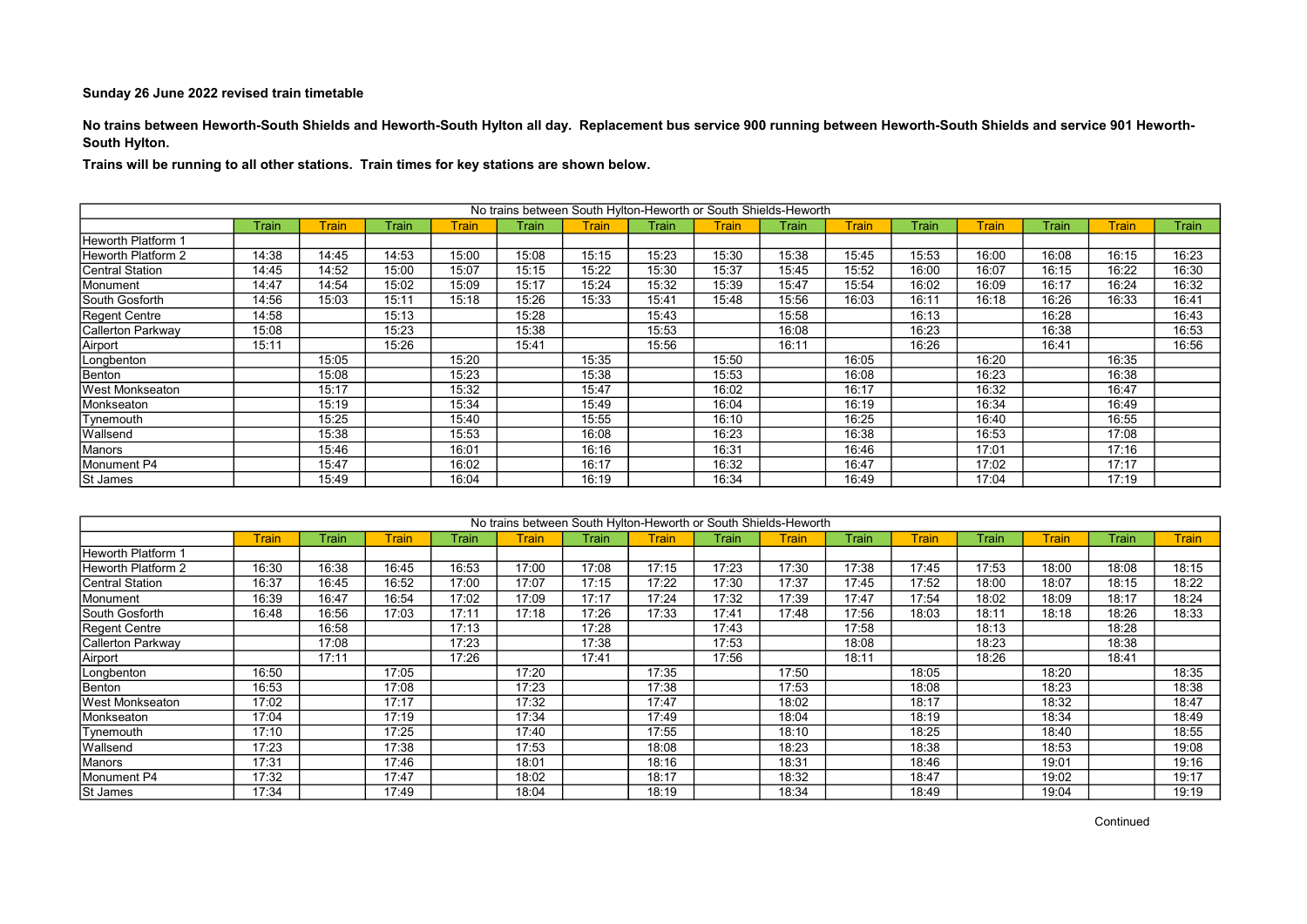No trains between Heworth-South Shields and Heworth-South Hylton all day. Replacement bus service 900 running between Heworth-South Shields and service 901 Heworth-South Hylton.

|                    | No trains between South Hylton-Heworth or South Shields-Heworth |       |       |         |       |              |       |       |       |              |       |              |              |       |              |
|--------------------|-----------------------------------------------------------------|-------|-------|---------|-------|--------------|-------|-------|-------|--------------|-------|--------------|--------------|-------|--------------|
|                    | Train                                                           | Train | Train | Train l | Train | <b>Train</b> | Train | Train | Train | <b>Train</b> | Train | <b>Train</b> | <b>Train</b> | Train | <b>Train</b> |
| Heworth Platform 1 |                                                                 |       |       |         |       |              |       |       |       |              |       |              |              |       |              |
| Heworth Platform 2 | 18:23                                                           | 18:30 | 18:38 | 18:45   | 18:53 | 19:00        | 19:08 | 19:15 | 19:23 | 19:30        | 19:38 | 19:45        | 19:53        | 20:00 | 20:08        |
| Central Station    | 18:30                                                           | 18:37 | 18:45 | 18:52   | 19:00 | 19:07        | 19:15 | 19:22 | 19:30 | 19:37        | 19:45 | 19:52        | 20:00        | 20:07 | 20:15        |
| Monument           | 18:32                                                           | 18:39 | 18:47 | 18:54   | 19:02 | 19:09        | 19:17 | 19:24 | 19:32 | 19:39        | 19:47 | 19:54        | 20:02        | 20:09 | 20:17        |
| South Gosforth     | 18:41                                                           | 18:48 | 18:56 | 19:03   | 19:11 | 19:18        | 19:26 | 19:33 | 19:41 | 19:48        | 19:56 | 20:03        | 20:11        | 20:18 | 20:26        |
| Regent Centre      | 18:43                                                           |       | 18:58 |         | 19:13 |              | 19:28 |       | 19:43 |              | 19:58 |              | 20:13        |       | 20:28        |
| Callerton Parkway  | 18:53                                                           |       | 19:08 |         | 19:23 |              | 19:38 |       | 19:53 |              | 20:08 |              | 20:23        |       | 20:38        |
| Airport            | 18:56                                                           |       | 19:11 |         | 19:26 |              | 19:41 |       | 19:56 |              | 20:11 |              | 20:26        |       | 20:41        |
| Longbenton         |                                                                 | 18:50 |       | 19:05   |       | 19:20        |       | 19:35 |       | 19:50        |       | 20:05        |              | 20:20 |              |
| Benton             |                                                                 | 18:53 |       | 19:08   |       | 19:23        |       | 19:38 |       | 19:53        |       | 20:08        |              | 20:23 |              |
| West Monkseaton    |                                                                 | 19:02 |       | 19:17   |       | 19:32        |       | 19:47 |       | 20:02        |       | 20:17        |              | 20:32 |              |
| Monkseaton         |                                                                 | 19:04 |       | 19:19   |       | 19:34        |       | 19:49 |       | 20:04        |       | 20:19        |              | 20:34 |              |
| Tynemouth          |                                                                 | 19:10 |       | 19:25   |       | 19:40        |       | 19:55 |       | 20:10        |       | 20:25        |              | 20:40 |              |
| <b>Wallsend</b>    |                                                                 | 19:23 |       | 19:38   |       | 19:53        |       | 20:08 |       | 20:23        |       | 20:38        |              | 20:53 |              |
| Manors             |                                                                 | 19:31 |       | 19:46   |       | 20:01        |       | 20:16 |       | 20:31        |       | 20:46        |              | 21:01 |              |
| Monument P4        |                                                                 | 19:32 |       | 19:47   |       | 20:02        |       | 20:17 |       | 20:32        |       | 20:47        |              | 21:02 |              |
| St James           |                                                                 | 19:34 |       | 19:49   |       | 20:04        |       | 20:19 |       | 20:34        |       | 20:49        |              | 21:04 |              |

|                        |       |       |       |       | No trains between South Hylton-Heworth or South Shields-Heworth |       |       |       |       |       |       |       |       |         |              |
|------------------------|-------|-------|-------|-------|-----------------------------------------------------------------|-------|-------|-------|-------|-------|-------|-------|-------|---------|--------------|
|                        | Train | Train | Train | Train | <b>Train</b>                                                    | Train | Train | Train | Train | Train | Train | Train | Train | Frain l | <b>Train</b> |
| Heworth Platform 1     |       |       |       |       |                                                                 |       |       |       |       |       |       |       |       |         |              |
| Heworth Platform 2     | 20:15 | 20:23 | 20:30 | 20:38 | 20:45                                                           | 20:53 | 21:00 | 21:08 | 21:15 | 21:23 | 21:30 | 21:38 | 21:45 | 21:53   | 22:00        |
| <b>Central Station</b> | 20:22 | 20:30 | 20:37 | 20:45 | 20:52                                                           | 21:00 | 21:07 | 21:15 | 21:22 | 21:30 | 21:37 | 21:45 | 21:52 | 22:00   | 22:07        |
| Monument               | 20:24 | 20:32 | 20:39 | 20:47 | 20:54                                                           | 21:02 | 21:09 | 21:17 | 21:24 | 21:32 | 21:39 | 21:47 | 21:54 | 22:02   | 22:09        |
| South Gosforth         | 20:33 | 20:41 | 20:48 | 20:56 | 21:03                                                           | 21:11 | 21:18 | 21:26 | 21:33 | 21:41 | 21:48 | 21:56 | 22:03 | 22:11   | 22:18        |
| <b>Regent Centre</b>   |       | 20:43 |       | 20:58 |                                                                 | 21:13 |       | 21:28 |       | 21:43 |       | 21:58 |       | 22:13   |              |
| Callerton Parkway      |       | 20:53 |       | 21:08 |                                                                 | 21:23 |       | 21:38 |       | 21:53 |       | 22:08 |       | 22:23   |              |
| Airport                |       | 20:56 |       | 21:11 |                                                                 | 21:26 |       | 21:41 |       | 21:56 |       | 22:11 |       | 22:26   |              |
| Longbenton             | 20:35 |       | 20:50 |       | 21:05                                                           |       | 21:20 |       | 21:35 |       | 21:50 |       | 22:05 |         | 22:20        |
| Benton                 | 20:38 |       | 20:53 |       | 21:08                                                           |       | 21:23 |       | 21:38 |       | 21:53 |       | 22:08 |         | 22:23        |
| West Monkseaton        | 20:47 |       | 21:02 |       | 21:17                                                           |       | 21:32 |       | 21:47 |       | 22:02 |       | 22:17 |         | 22:32        |
| Monkseaton             | 20:49 |       | 21:04 |       | 21:19                                                           |       | 21:34 |       | 21:49 |       | 22:04 |       | 22:19 |         | 22:34        |
| Tynemouth              | 20:55 |       | 21:10 |       | 21:25                                                           |       | 21:40 |       | 21:55 |       | 22:10 |       | 22:25 |         | 22:40        |
| Wallsend               | 21:08 |       | 21:23 |       | 21:38                                                           |       | 21:53 |       | 22:08 |       | 22:23 |       | 22:38 |         | 22:53        |
| Manors                 | 21:16 |       | 21:31 |       | 21:46                                                           |       | 22:01 |       | 22:16 |       | 22:31 |       | 22:46 |         | 23:01        |
| Monument P4            | 21:17 |       | 21:32 |       | 21:47                                                           |       | 22:02 |       | 22:17 |       | 22:32 |       | 22:47 |         | 23:02        |
| <b>St James</b>        | 21:19 |       | 21:34 |       | 21:49                                                           |       | 22:04 |       | 22:19 |       | 22:34 |       | 22:49 |         | 23:04        |